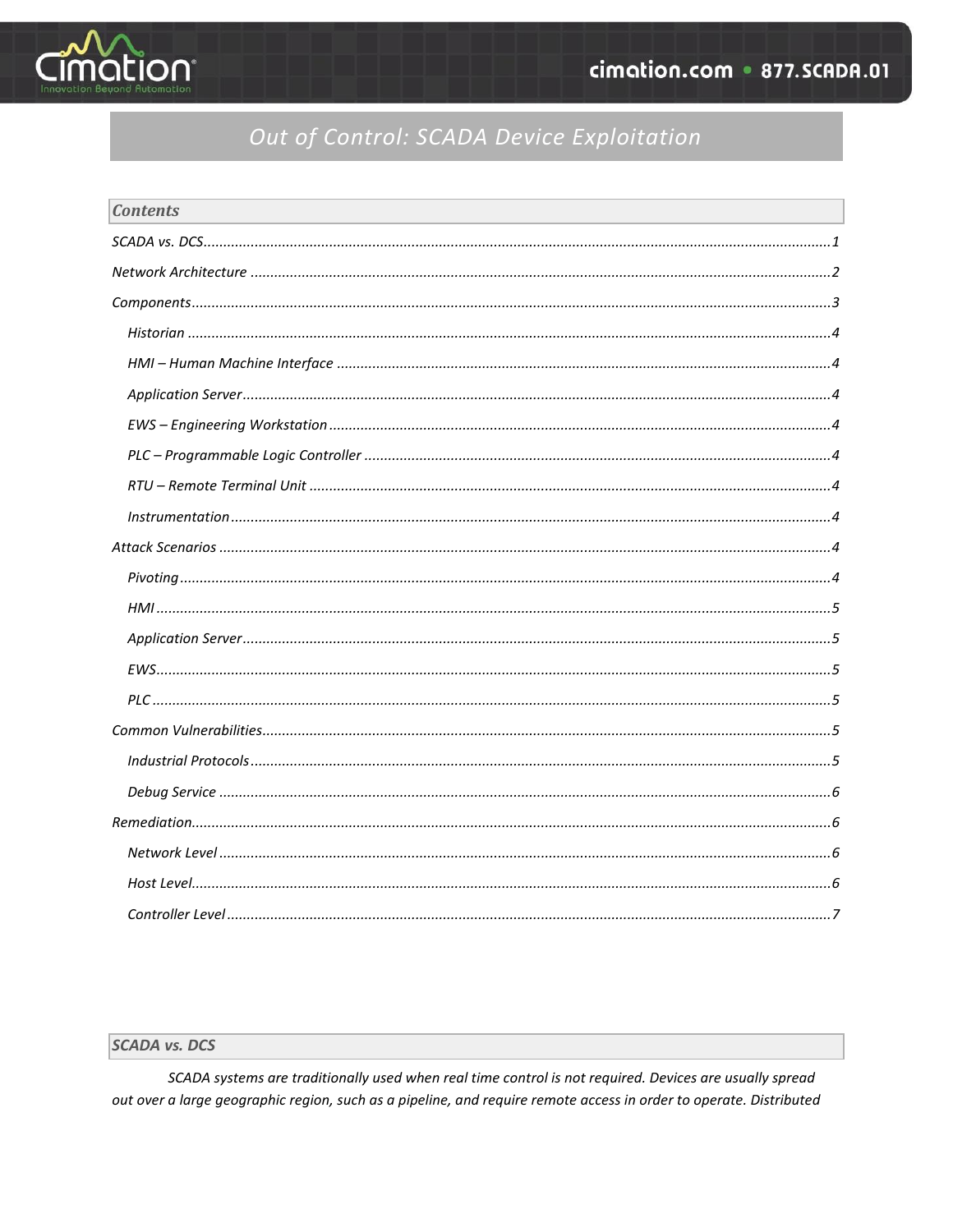

*Control Systems (DCS) are commonly used in real time control applications such as factories and assembly lines where all the components are in one location.*

<span id="page-1-0"></span>

*Standard DCS Architecture Figure 1*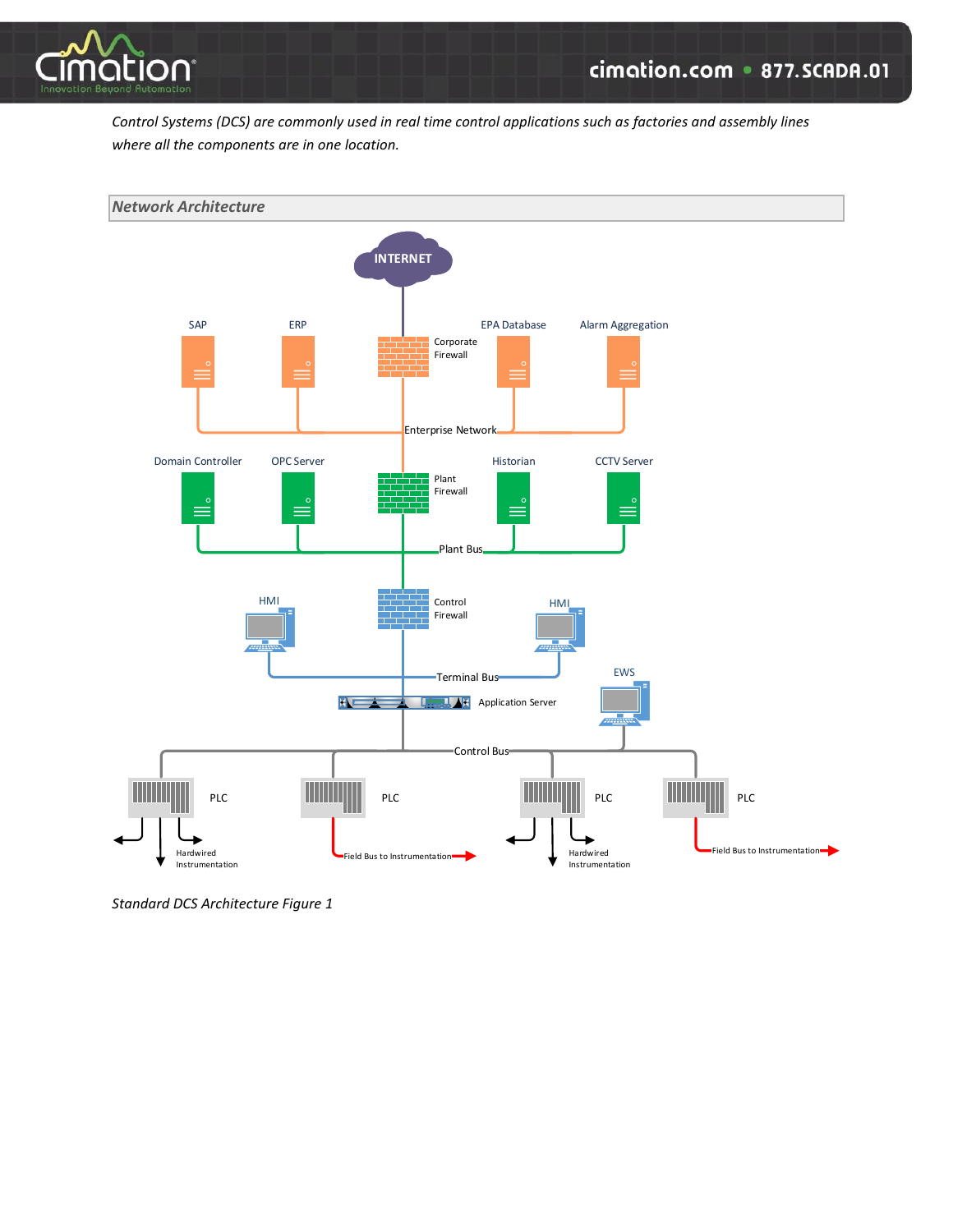



*Standard SCADA Architecture Figure 2*

*Standard architecture of a SCADA network is comprised of several compartmentalized levels intended to isolate critical systems from each other as well as more harmful traffic usually found on the business network segment. SCADA networks can use many different means of communication between remote field devices and the control network.*

*Problems arise when the standard architecture is not implemented properly. The most common architecture issues are not implementing firewalls between the control network and the enterprise, or having firewall rules that allow all traffic to pass, effectively turning the firewalls into routers. Another scary, but still common architecture issue is no network segmentation at all where all devices are allowed to communicate and no firewalls are in place.*

*SCADA devices were originally designed to be placed on air gapped networks* 

### <span id="page-2-0"></span>*Components*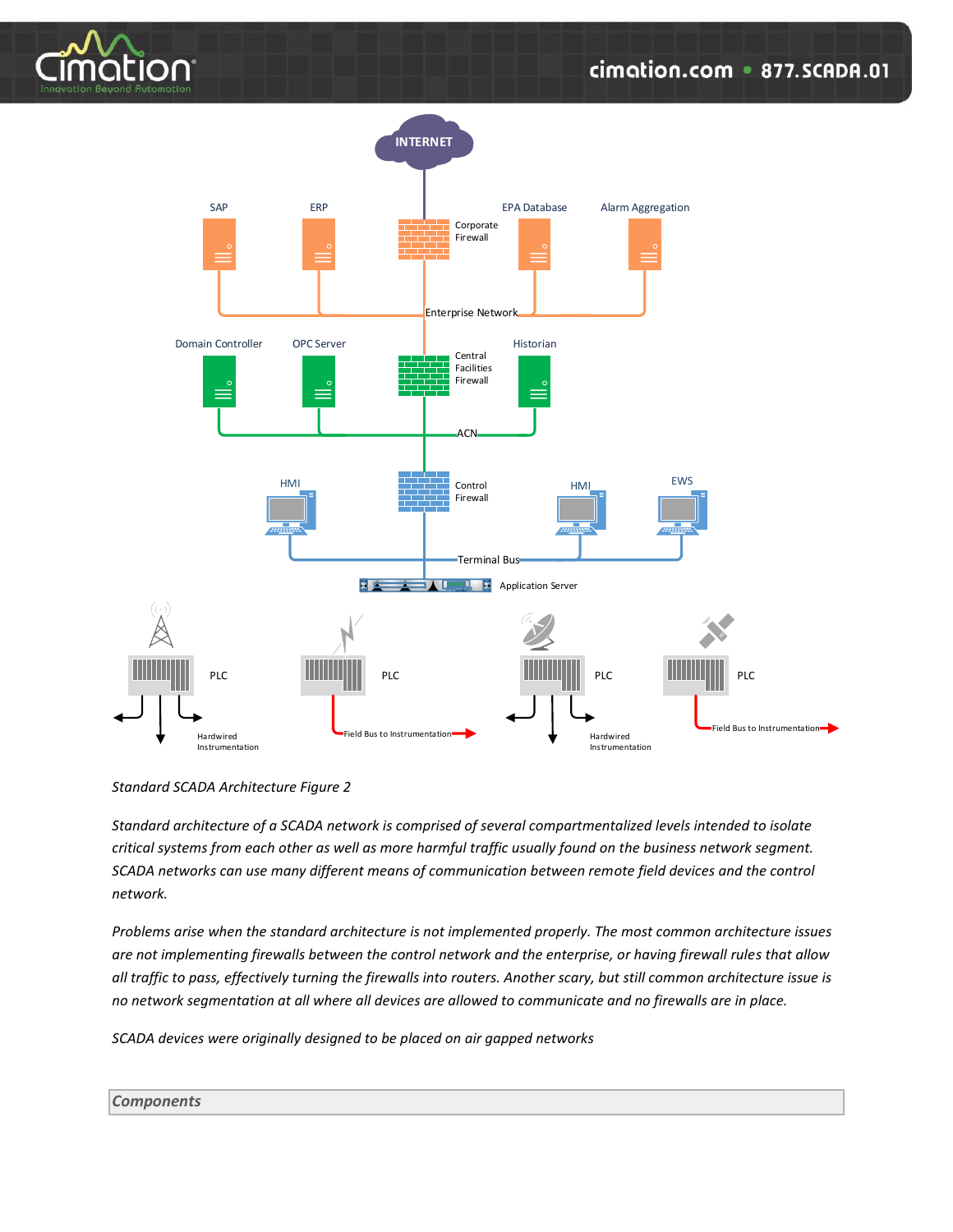

# <span id="page-3-0"></span>*Historian*

*A Historian captures field data for viewing by the enterprise. It holds a record of everything collected from the field such as flow data, amount of product produced, or even safety records.*

## <span id="page-3-1"></span>*HMI – Human Machine Interface*

*Until recently, most HMIs were knobs and buttons in a control room. Modern HMIs are usually Windows workstation class machines running a display of the process being controlled. Other common HMIs are a panel display with a keypad that displays values and alarms for an operator. Typically HMIs will allow the set points of a process to be changed, but nothing else.*

# <span id="page-3-2"></span>*Application Server*

*An application server is a server class machine that aggregates data from PLCs and RTUs on the control network and speaks* 

# <span id="page-3-3"></span>*EWS – Engineering Workstation*

*An engineering workstation provides engineers with the ability to manage and control PLCs and RTUs on the network, also usually in the form of a workstation class Windows machine. All the capabilities of an HMI are present in a EWS as well as the ability to design and update controller logic.*

# <span id="page-3-4"></span>*PLC – Programmable Logic Controller*

*A typical PLC has a power supply, network communications (serial or Ethernet), inputs, and outputs usually contained in separate modules that can be expanded. The PLC operates by scanning inputs, performing logic on*  those inputs and writing the result of the logic to an output. Inputs to the PLC are usually sensors on the control *network. The output is connected to the physical elements of the control network such as motors, pumps, or valves.*

*The computational architecture of a PLC is quite basic; processers are not high speed and do not use advanced capabilities. Notably, memory management is absent. All processes running on a PLC have direct memory access.*

## <span id="page-3-5"></span>*RTU – Remote Terminal Unit*

*An RTU is very similar to a PLC except that it may have more advanced abilities such as interrupt based logic.*

## <span id="page-3-6"></span>*Instrumentation*

*Instrumentation on control networks usually consists of sensor networks like flow meters, temperature and pressure gauges. These devices often utilize wireless protocols to report their data back to the control network.*

## <span id="page-3-7"></span>*Attack Scenarios*

### <span id="page-3-8"></span>*Pivoting*

*Pivoting is a standard technique used in penetration testing to navigate from machine to machine. As the Enterprise Network has the most visibility to the Internet, it is the most logical starting point to begin penetrating the network down to the process control domain.*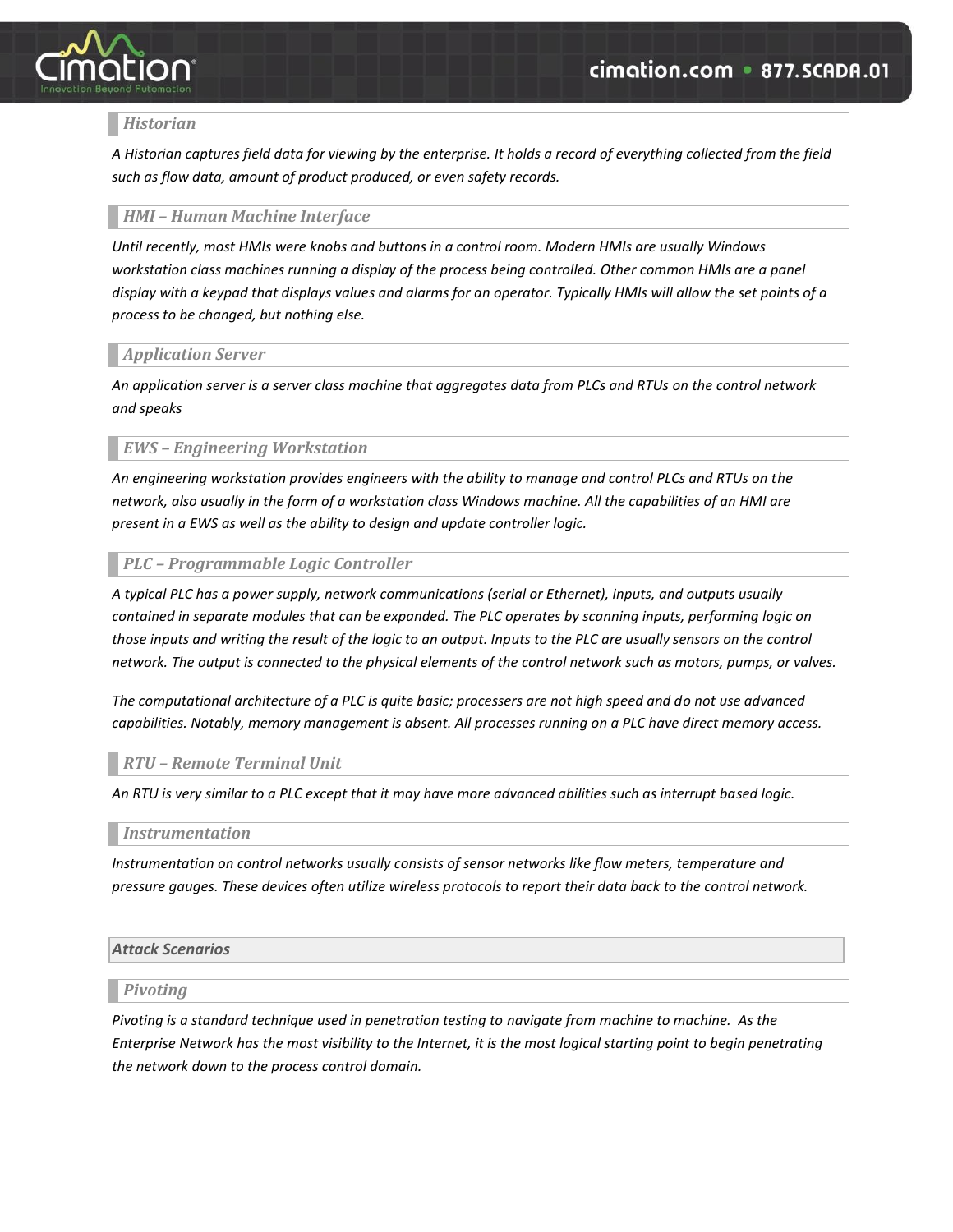

# <span id="page-4-0"></span>*HMI*

*As the HMI is the eyes of the process, exploiting this machine can cause a process to run blind, i.e. the operations staff have no idea how the plant is actually operating. The HMI can also write setpoints to the controller, which can map directly to outputs on the controller or to scratch memory to be used in calculations by the logic solver. A compromised HMI can destroy a facility by putting certain safeties in bypass and writing bogus setpoints to the controller. HMIs can also acknowledge alarms, which are critical in identifying and mitigating critical problems with the process.*

# <span id="page-4-1"></span>*Application Server*

*In some architectures the application server acts as a buffer between the sensitive control bus and the HMIs. As PLCs are not meant to withstand constant traffic from a large quantity of data consumers, an Application Server polls each PLC for critical data and stores it in a database for HMI retrieval. This way, the control bus experiences minimal and more deterministic traffic to keep the process running smoothly. Application servers are also single points of failure, and a compromise can alter the view of the process to all terminals that query it for data. Instead of exploiting each HMI in a refinery, it is more fruitful to exploit the application server and modify operation's view of the process to every HMI.*

# <span id="page-4-2"></span>*EWS*

*Engineering Workstations are the central repositories of logic held by the PLCs. They are used by engineering staff to diagnose and modify communications and logic on the control network. They have the necessary tools to download new code to the controllers and can be used as a last resort HMI during a failure of the primary machines. Exploitation of an EWS is especially dangerous, because they have the tools to completely modify the contents of a controller, as well as force Inputs/Outputs. Engineering workstations can also hold the 'source' for the logic, giving valuable information to an attacker that is attempting to map the process.*

## <span id="page-4-3"></span>*PLC*

*As the PLC is the main piece of hardware that directly control the process, exploitation of this component can be catastrophic. The PLC is usually the most protected part of the control network, not necessarily because of security, but because they can be so fragile and must be operational for the process to continue. Even something as simple as a DOS attack on a PLC can bring the entire process to a halt, or worse.*

## <span id="page-4-4"></span>*Common Vulnerabilities*

## <span id="page-4-5"></span>*Industrial Protocols*

*Industrial protocols were designed to be lightweight and provide reasonably deterministic communications between controllers and terminals. Security was implemented as an afterthought or, perhaps, not at all. Simple serial protocols such as Modbus and DNP3 can and have been wrapped in IP datagrams and sent over the Internet.* 

*Significantly altering a process does not have to include component exploitation, it can be as easy as assembling a well formed IP packet of an industrial protocol and sending it to a controller. IP whitelisting and port security do not exist in standard PLCs, so it will take any well-formed IP packet and performed the requested actions on the actual process*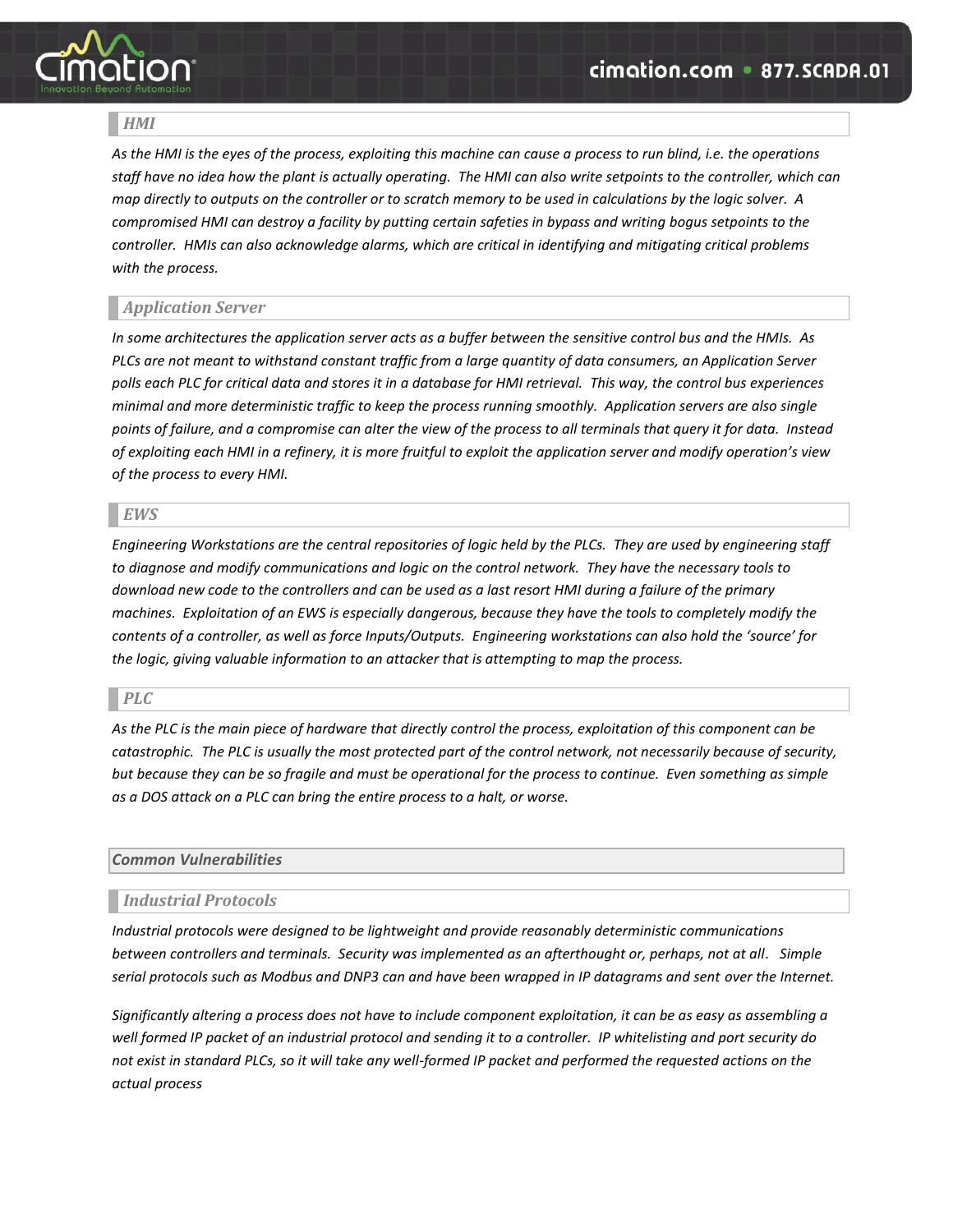

*Common Open Industrial Protocols examples are:*

| Modbus/TCP  | TCP Port 502             |
|-------------|--------------------------|
| Ethernet/IP | <b>TCP Port 44818</b>    |
| Profinet    | TCP/UDP Port 34962 (Typ) |

## <span id="page-5-0"></span>*Debug Service*

*At the device level, a debug service left enabled by the vendor typically allows full access to physical memory. An example was seen with VxWorks. These services are meant to aid developers and vendor troubleshooters in the case of a customer problem out in the field. Just as vendor support staff can access these services, so too can malicious entities. These debug services allow direct memory access, which for Controllers includes bit mappings to real world equipment. Arbitrarily modifying memory can have disastrous consequences. The three main memory areas involved with process control are the following:*

*Input Table: This table is populated by scanning the Input cards of the controller. Each input is mapped to a memory location in the input table. This area of memory gives the controller a view of how the actual process is operating.*

Logic Memory: This area of memory hold the actual logic code. This code can either be compiled or *interpreted, depending on the individual controller. Modifying this portion of memory can have extremely unpredictable consequences, just like modifying a binary.* 

*Output Table: This table is populated by the logic as it solves each ladder as it goes through a scan cycle. Once the cycle is complete, the output table is 'pushed' to the Output cards where signals are sent to the physical equipment. Modifying this portion of memory directly impacts the process, as each bit in the table maps to instrumentation.*

## <span id="page-5-1"></span>*Remediation*

## <span id="page-5-2"></span>*Network Level*

*Network attacks can be remediated by removing public facing devices and utilizing a private network for remote devices. Proper network architecture is a key component of preventing unauthorized access to critical systems. Network flow control and security devices such as firewalls and Intrusion Detection Systems (IDS) allow administrators to set restrictive traffic rules on a network and obtain a historical view of normal traffic.*

*There are special concerns for wireless devices used to access remote systems. Frequency Hopping Spread Spectrum (FHSS) technology should be utilized when possible in wireless systems. Of course, network traffic should be encrypted whenever possible.*

## <span id="page-5-3"></span>*Host Level*

*Protecting hosts against attacks in SCADA systems is very similar to corporate environments, except additional considerations can be taken. Often, control systems are unable to be patched with the latest available security and bug fixes due to support issues and legacy systems. Due to the nature of control systems, the hosts are usually only performing a limited set of activities and are not used as general purpose machines. Therefore, control system hosts are a good candidate for whitelisting technology.*